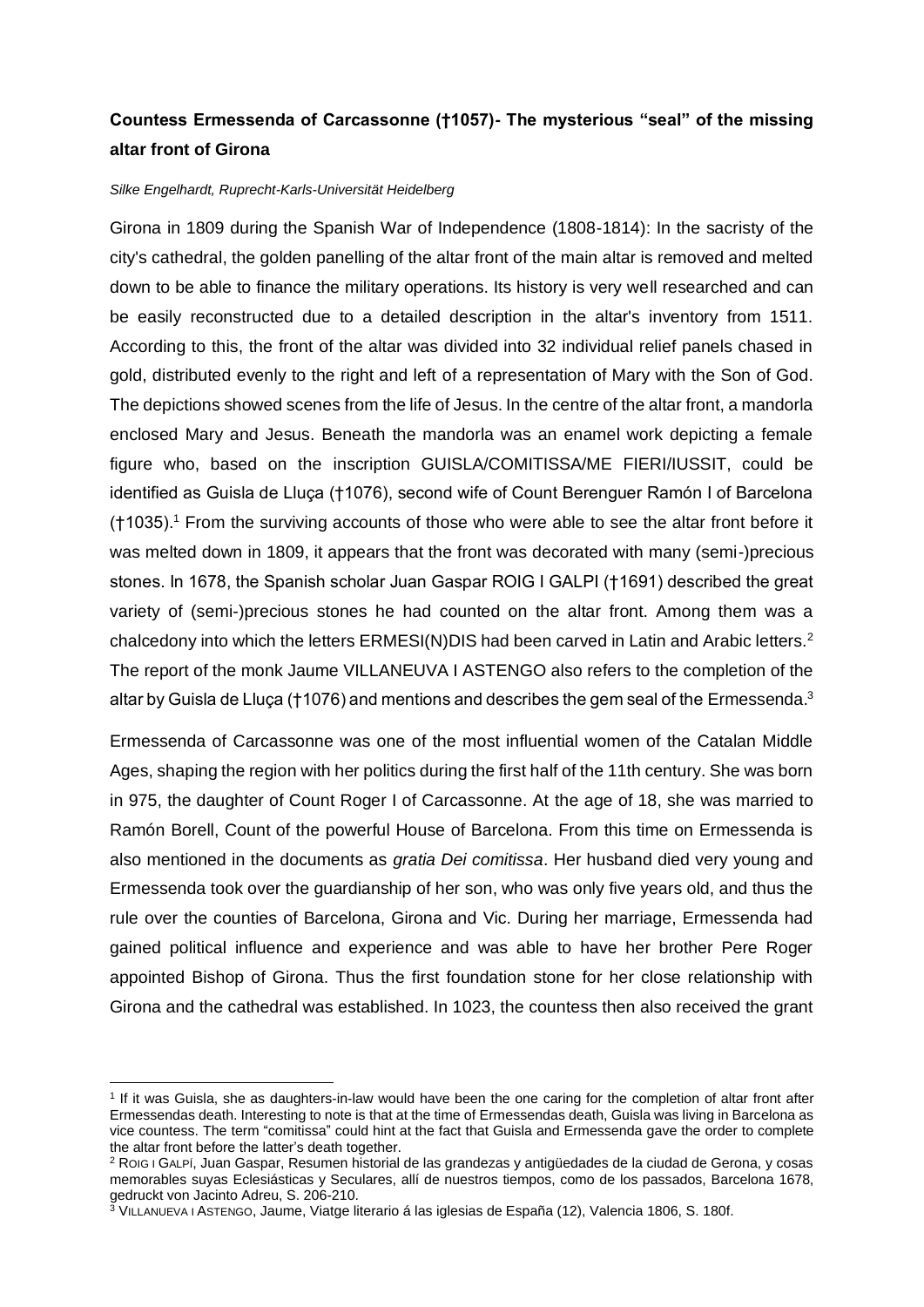for the county of Girona.<sup>4</sup> In Girona, Ermessenda was involved in the restoration of the cathedral together with her episcopal brother. The document of the subsequent consecration of the cathedral from 1038 makes her position in the direct environment of the bishop of Girona just as clear as the great relevance of the cathedral for the countess. In this document, she is portrayed as a pious and generous patron of the cathedral and her role in the restoration of the church is highlighted alongside that of her brother. The following is recorded about Ermessenda in the signum line: *Signum ERMESSINDIS comitisse, que eadem die ad honorem Dei et matris ecclesie trecentas auri contulit uncias ad auream construendam tabulam. /*  Ermessenda has donated 300 gold ounces to the cathedral to be used for the construction of an altar front.<sup>5</sup>

But how did the chalcedony get into this altar front and was it really a seal? Since such works of art usually remained works in progress, they were repeatedly restored and embellished with further precious stones. $6$  During such a process, the stone could have been inserted into the altar front. Assuming that the making of the front took place during the Countess's lifetime, there is the possibility that the stone was used as a sign of the authenticity of the endowment by the powerful Countess or as a sign of authority. The questions concerning the use of the stone during the Countess's lifetime are many and cannot be answered unequivocally. Although the stone is commonly referred to as a "seal", its use as such seems rather unlikely. Previous research on seals or women's seals also rules out a use in this sense. The Latin and Arabic letters merely mention the countess's name. Since the countess is said to have accompanied her husband on a military campaign against the Muslim-ruled Cordoba, one could also assume that it was a diplomatic gift in the style of Arabic common seals. The small drilled holes suggest that it could have been used as a pendant for a necklace or as a setting for a ring. Even if we cannot conclusively clarify what function the chalcedony may have had, it is the only material evidence that has come down to us of the life and work of the countess, her participation in the consecration of the restored cathedral building in 1038 and her arrangement of the construction of the altar front that adorned the main altar of Girona Cathedral for around 750 years.

The excerpt presented here comes from a chapter of the Master's thesis: Fields of action of women in the context of church foundations in the Catalan counties (9th-12th centuries). An investigation of the *Dotalies de les esglesies de Catalunya (segles IX a XII)*. The thesis examined women's agency in the context of church consecrations and beyond. The thesis was

<sup>4</sup> This grant was the result of a conflict between the countess and her son count Berenguer Ramón I. (†1035).

<sup>5</sup> ORDEIG I MATA, Ramon: Les dotalies de les esglésies de Catalunya (segles IX - XII) (Estudis històrics Diplomatari 2-I), Vic 1996, S. 81f.

<sup>6</sup> ABENZA SORIA, Verónica Carla, ¿Patronazgo en cuestión o cuestión de patronazgo? Ermessenda de Carcassone y el desaparecido frontal de altar de la catedral de Girona: el enigma de su piedra sigilar, in: Locus Amoenus, 2020, S. 14.